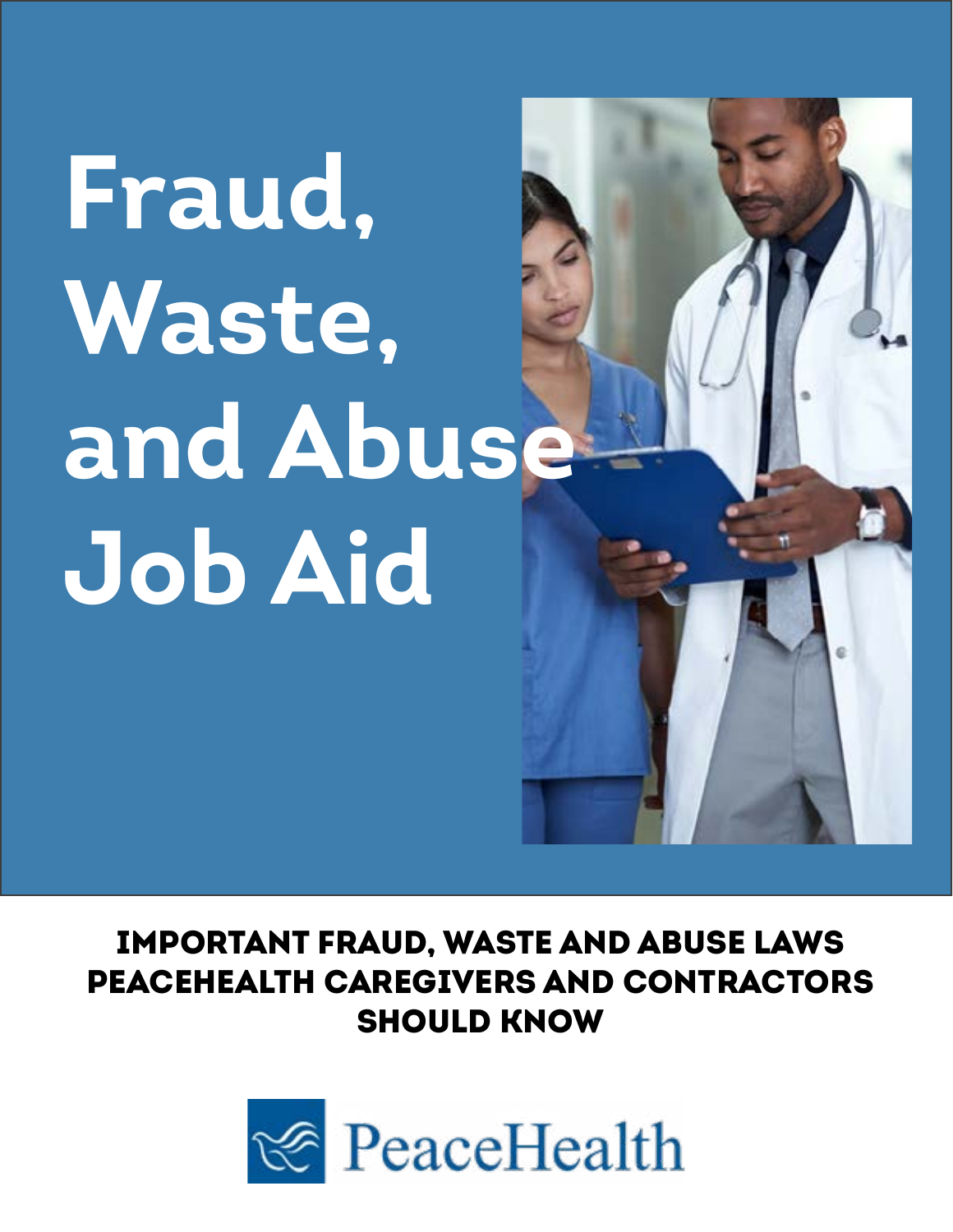## **Table of Contents**

| Criminal Health Care Theft and Embezzlement and Fraud Provisions,  4          |
|-------------------------------------------------------------------------------|
|                                                                               |
|                                                                               |
|                                                                               |
|                                                                               |
|                                                                               |
|                                                                               |
|                                                                               |
|                                                                               |
|                                                                               |
|                                                                               |
|                                                                               |
|                                                                               |
|                                                                               |
|                                                                               |
|                                                                               |
|                                                                               |
|                                                                               |
|                                                                               |
|                                                                               |
|                                                                               |
|                                                                               |
|                                                                               |
|                                                                               |
| Concerning Excessive Charges for Medicaid Services and Inappropriate Gifts 15 |
|                                                                               |
| Alaska State Laws                                                             |
|                                                                               |
| Alaska Medical Assistance False Claim and Reporting Act.<br>17                |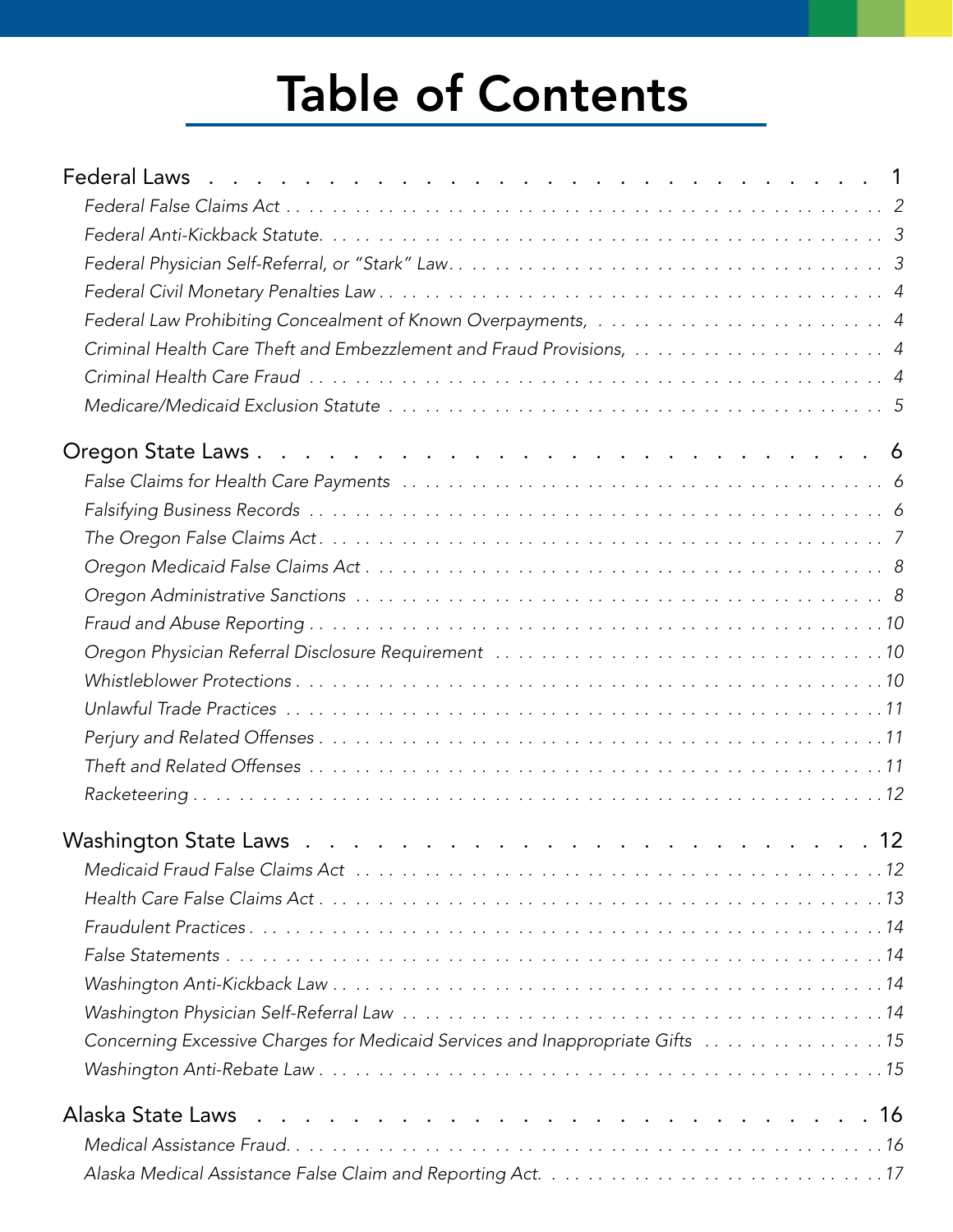

#### <span id="page-2-0"></span>IMPORTANT FRAUD, WASTE AND ABUSE LAWS PEACEHEALTH CAREGIVERS AND CONTRACTORS SHOULD KNOW

## INTRODUCTION

PeaceHealth is committed to ensuring ethical and compliant behavior among PeaceHealth employees, caregivers and contractors. The federal Deficit Reduction Act of 2005 ("DRA") requires PeaceHealth to provide detailed information about the federal False Claims Act, administrative remedies for false claims and statements, state laws pertaining to civil or criminal penalties for false claims and statements, and whistleblower protections under such laws, to PeaceHealth employees, contractors and agents. This document contains a summary of such laws, as well as a summary of other fraud and abuse laws that PeaceHealth employees, contractors and agents should know. Together, these laws play an important role in PeaceHealth's commitment to prevent, detect and remediate health care fraud, waste and abuse.

This document should be used in conjunction with PeaceHealth's [Fraud, Waste, and Abuse Policy](https://peacehealth-system-services.policystat.com/policy/9029475/latest/), which outlines PeaceHealth's policies and procedures for detecting and preventing fraud, waste and abuse. PeaceHealth's Fraud, Waste, and Abuse Policy also outlines the mechanisms by which PeaceHealth employees, agents, and contractors can report, anonymously and without fear of retaliation, suspected instances of fraud, waste, and abuse. Please note that failure of an employee, agent, or contractor to comply with any applicable state and federal laws, will subject them to PeaceHealth's SYS.52.166 Corrective Action policy.

If you have any questions regarding any of the information contained within this document, or if you have any related concerns, please contact PeaceHealth's Legal Department by emailing Sally Wright at [swright1@peacehealth.org.](mailto:swright1%40peacehealth.org?subject=) Any suspected fraud, waste and abuse or violation of PeaceHealth policies and procedures must be reported in accordance with the PeaceHealth Code of Conduct and Vendor Code of Conduct and Fraud and Abuse Policy by contacting the PeaceHealth Integrity Hotline at 877-261-8031 or online at [peacehealth.alertline.com.](http://peacehealth.alertline.com) These channels are available 24 hours a day, 365 days a year, to ensure confidentiality and allow for anonymity.

## SUMMARY OF LAWS

#### *1.Federal Laws*

The following are detailed summaries of federal fraud, waste, and abuse laws, including the False Claims Act, administrative remedies for false claims and statements, and whistleblower protections under such laws. This information is to be used as a tool to inform PeaceHealth employees, contractors, and agents of the requirements under these fraud, waste, and abuse laws, as well as the whistleblower protections in place for reporting any suspected fraud, waste, or abuse.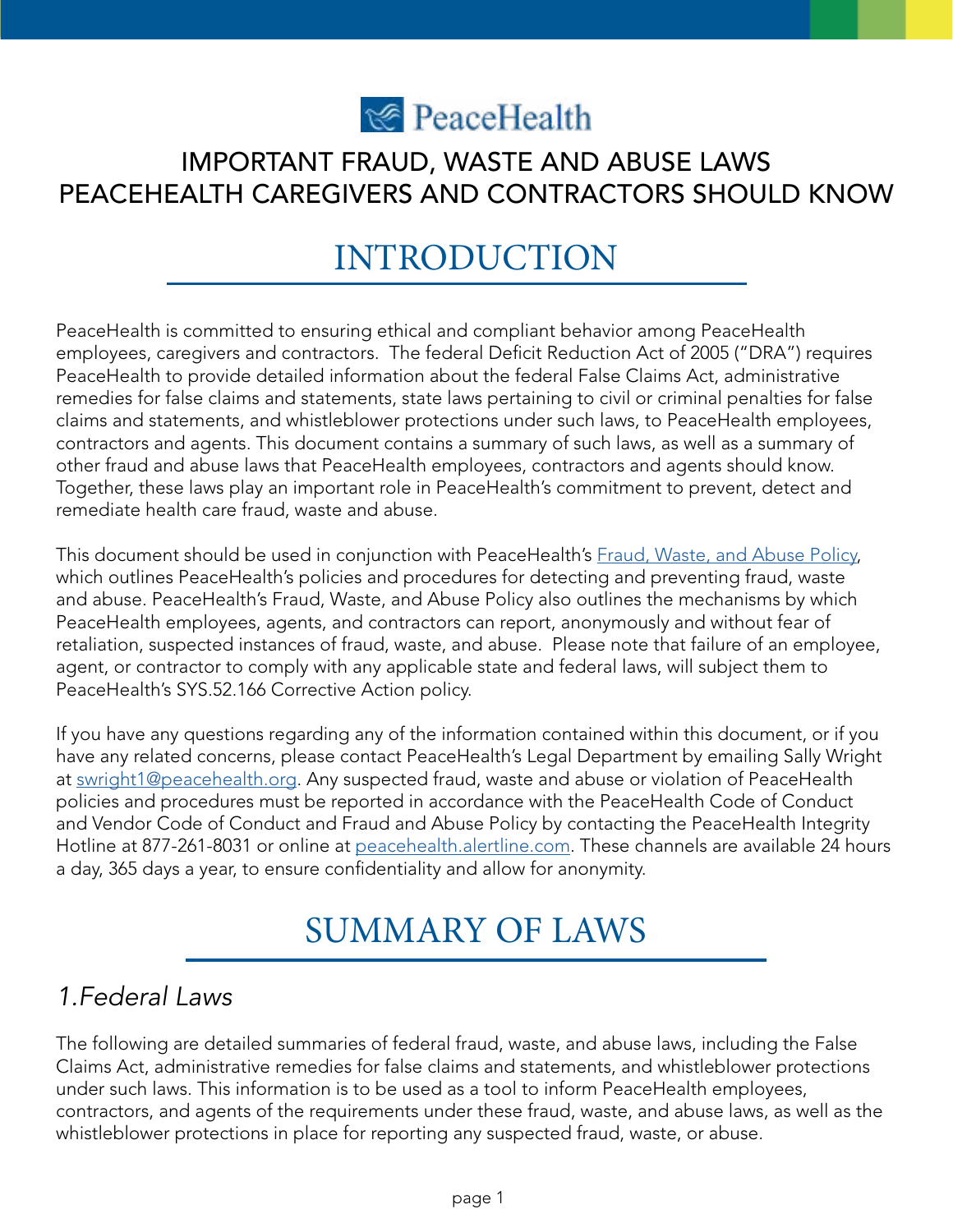<span id="page-3-0"></span>These summaries should not be seen as a replacement for the text of the actual laws. In conjunction with the following summaries, PeaceHealth employees, contractors, and agents who wish to obtain further information regarding the federal fraud, waste, and abuse laws and their impact on healthcare providers can review the U.S. Department of Health and Human Services' educational materials titled ["A Roadmap for New Physicians: Avoiding Medicare and Medicaid Fraud and Abuse,"](https://oig.hhs.gov/compliance/physician-education/.) *available at:*  <https://oig.hhs.gov/compliance/physician-education/>.

#### Federal False Claims Act, 31 U.S.C. §§ 3729-3733 & 3801-3812

#### The federal False Claims Act ("False Claims Act") creates civil liability against any person who:

a. Knowingly presents, or causes to be presented, a false or fraudulent claim for payment or approval by the federal government, including payments by Medicare or Medicaid;

b. Knowingly makes, uses, or causes to be made or used, a false record or statement material to a false or fraudulent claim;

c. Has possession, custody, or control of property or money used, or to be used, by the federal government and knowingly deliver, or causes to be delivered, less than all of that money or property;

d. Is authorized to make or delivery a document certifying receipt of property used, or to be used, by the federal government and, intending to defraud the federal government, makes or delivers the receipt without completely knowing that the information on that receipt is true;

e. Knowingly buys, or receives as a pledge of an obligation or debt, public property from an officer or employee of the federal government, or a member of the Armed Forces, who lawfully may not sell or pledge property;

f. Knowingly makes use, or causes to be made or used, a false record statement material to an obligation to pay or transmit money or property to the federal government, or knowingly conceals or knowingly and improperly avoids or decreases an obligation to pay or transmit money or property to the federal government; or

g. Conspires to commit a violation of any of the foregoing.

Under the False Claims Act, "*knowingly*" is defined to include actual knowledge, "reckless disregard" of the truth or falsity of the claim, or "deliberate ignorance" of the truth or falsity of the claim. No proof of specific intent to defraud is required.

The False Claims Act's whistleblower provision allows private citizens to sue in the name of the government and collect 15-30% of any recovery. The False Claims Act also provides for protection for employees against retaliation for being a whistleblower.

Penalties under the False Claims Act include treble (three (3) times) damages, plus \$11,803 to \$23,607 in civil penalties per false claim.

The False Claims Act also includes various administrative remedies which may be utilized by federal agencies to whom false claims are submitted, including a civil penalty of not more than \$5,000 for each false claim, and an assessment, in lieu of damages sustained by the U.S. because of the claim, of not more than two (2) times the amount of the claim.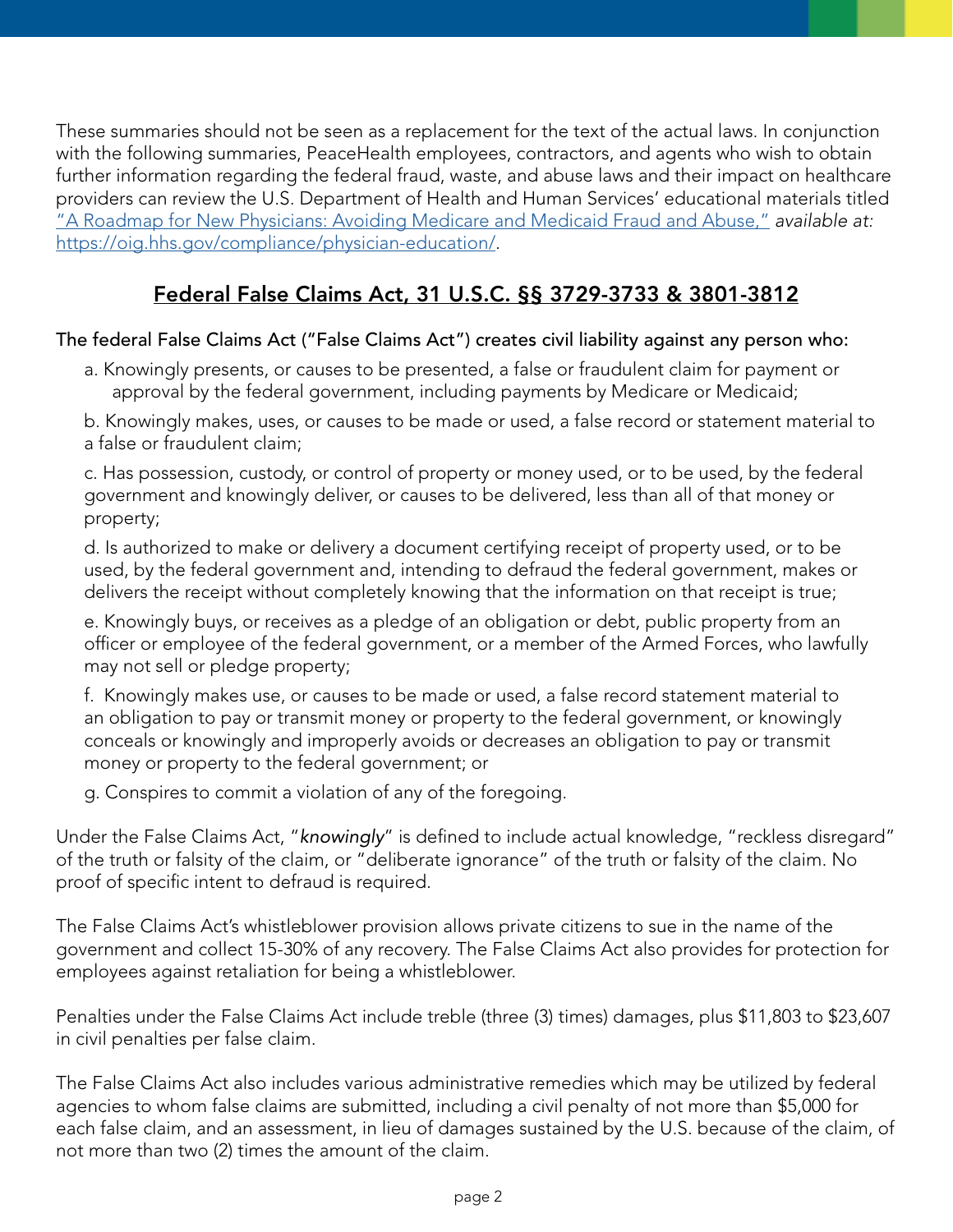#### Federal Anti-Kickback Statute, 42 U.S.C. § 1320a-7b(b)

<span id="page-4-0"></span>The federal Anti-Kickback Statute ("Anti-Kickback Statute") is a criminal statute that makes it a crime to knowingly or willfully pay or receive any remuneration, directly or indirectly, in cash or in kind, to induce or reward the purchase of any item or service payable by a federal health care program.

Various "safe harbors" exist that protect certain arrangements from liability under the Anti-Kickback Statute, if all requirements of the applicable safe harbor are fully satisfied. While failure to comply with a safe harbor does not mean an arrangement is illegal, in instances where an arrangement does not satisfy all elements of an applicable safe harbor, the Government will review the arrangement to determine the intent of the parties on a case-by-case basis based on the totality of the facts and circumstances.

The Anti-Kickback Statute is violated where just one (1) purpose of an arrangement is to reward or induce a referral, even if there are other, lawful purposes. In 2010 Congress modified the intent requirement so that the Government need not prove actual knowledge of the statute or a specific intent to violate it.

Violations are punishable as felonies and include fines up to \$25,000 per violation and/or imprisonment up to five (5) years, and automatic exclusion from participation in federal health care programs.

Violations of the Anti-Kickback Statute may also constitute false claims under the federal False Claims Act discussed above, and can result in civil penalties under the Civil Monetary Penalties Law discussed below.

#### Federal Physician Self-Referral, or "Stark" Law, 42 U.S.C § 1395nn

The federal Stark Law prohibits physicians who have financial relationship with entities that provide "designated health services" from making referrals to that entity for such designated health services payable by a federal health care program, unless an exception applies. "Designated health services" include clinical laboratory services, physical therapy services, occupational therapy services, radiology including MRI, CT, and ultrasound services, radiation therapy services and supplies, durable medical equipment, parenteral and enteral nutrients, equipment and supplies, prosthetics, orthotics and prosthetic devices, home health services, outpatient prescription drugs, and inpatient and outpatient hospital services.

The Stark Law contains a number of complex exceptions that exempt certain arrangements from the referral prohibitions of the law.

Unlike the federal False Claims Act and the federal Anti-Kickback Statute, the Stark Law is a "strict liability" statute, meaning that no intent to violate the law is required.

Violations of the Stark Law result in the denial of payment or recoupment of all claims submitted pursuant to a Stark Law prohibited referral, plus civil penalties of \$23,863 per claim, and \$100,000 for each "arrangement or scheme" that a physician or entity knows violates the Stark Law, and possible exclusion from federal health care programs.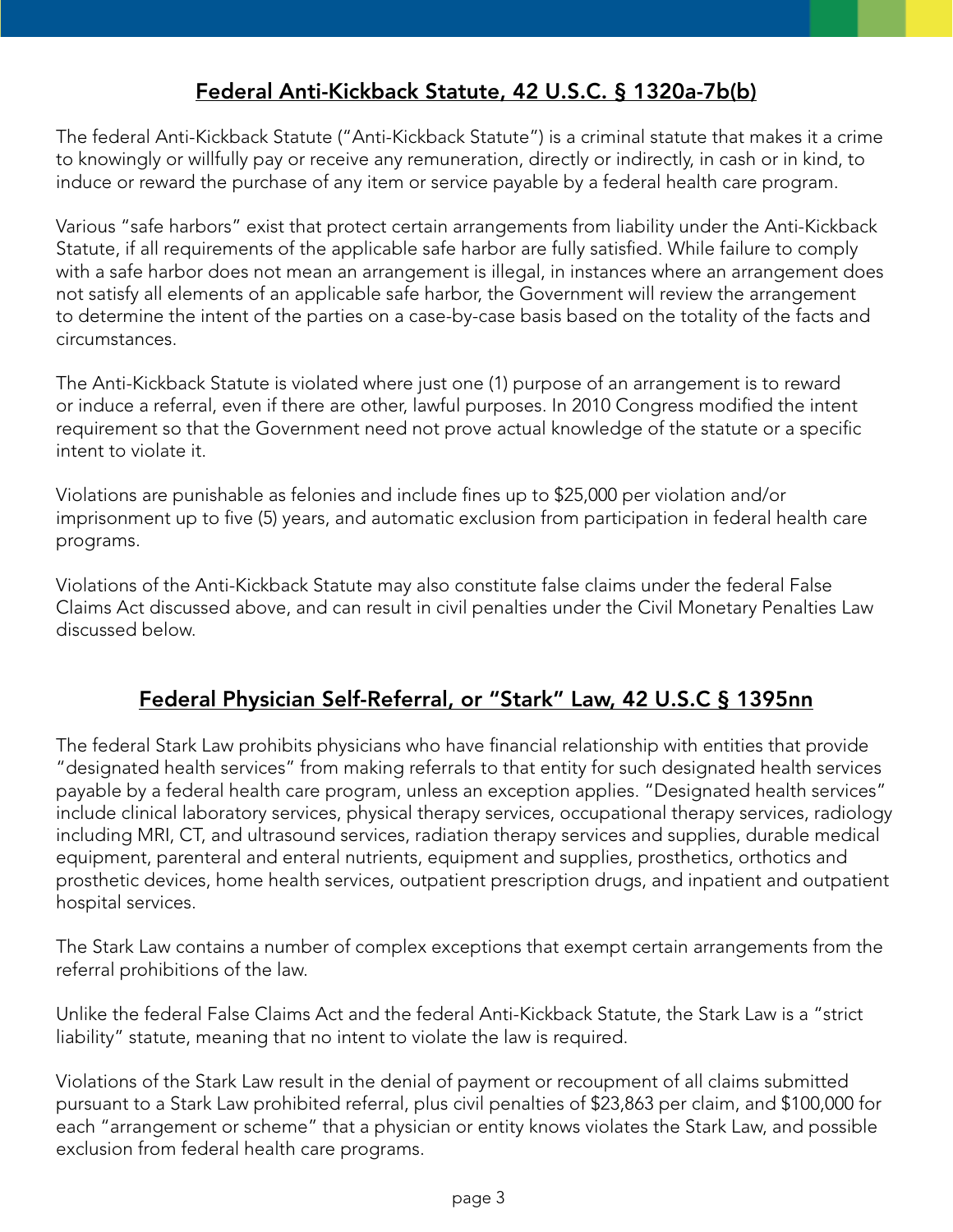#### Federal Civil Monetary Penalties Law, 42 U.S.C. § 1320a-7a

#### <span id="page-5-0"></span>The federal government can impose civil money penalties for the following acts:

a. Knowingly presenting a claim for payment by the federal government that the person knows or should know is false or fraudulent;

b. Knowingly presenting a claim for payment by the federal government that is for a pattern of medical or other items or services that a person knows or should know are not medically necessary; or

c. Knowingly offering or transferring remuneration to a federal health program beneficiary that the person knows or should know is likely to influence the beneficiary to order or receive from a particular provider, practitioner, or supplier (unless an exception is met).

Civil money penalties the federal government can impose under the Civil Monetary Penalties Law include a fine of up to \$50,000 for each violation plus treble damages.

#### Federal Law Prohibiting Concealment of Known Overpayments, 42 U.S.C. § 1320a-7b(a)(3)

Under this law, the federal government can impose criminal sanctions on anyone who has knowledge of "any occurrence" affecting the person's "initial or continued right" to a benefit or payment but who fails to disclose such occurrence "with an intent fraudulently to secure such benefit or payment either in a greater amount or quantity than it due or when no such benefit or payment is authorized." If an individual is convicted of concealing known overpayments under this law, the individual will be guilty of a felony, fined up to \$100,000, and/or imprisoned for up to ten (10) years.

#### Criminal Health Care Theft and Embezzlement and Fraud Provisions, 18 U.S.C § 669

This statute provides criminal penalties for anyone who "knowingly and willfully embezzles, steals, or otherwise without authority converts to the use of any person other than the rightful owner, or intentionally misapplies any of the moneys, funds, securities, premiums, credits, property, or other assets of a health care benefit program." The term "health care benefit program," is defined broadly to include Medicare and Medicaid, as well as private insurance companies. The criminal penalties associated with this statute include fines and/or imprisonment of not more than ten (10) years.

#### Criminal Health Care Fraud 18 U.S.C. § 1347

This statute creates criminal liability for anyone who "knowingly or willfully executes, or attempts to execute, a scheme or artifice (1) to defraud any health care benefit program; or (2) to obtain, by means of false or fraudulent pretenses, representations, or promises, an of the money or property owned by, or under the custody or control of, any health care benefit program, in connection with the delivery or of payment for health care benefits, items or services." The criminal penalties associated with this statute include fines and imprisonment of not more than: ten (10) years if no one is injured; twenty (20) years if an individual sustains serious bodily injury; or life in the event the violation results in death.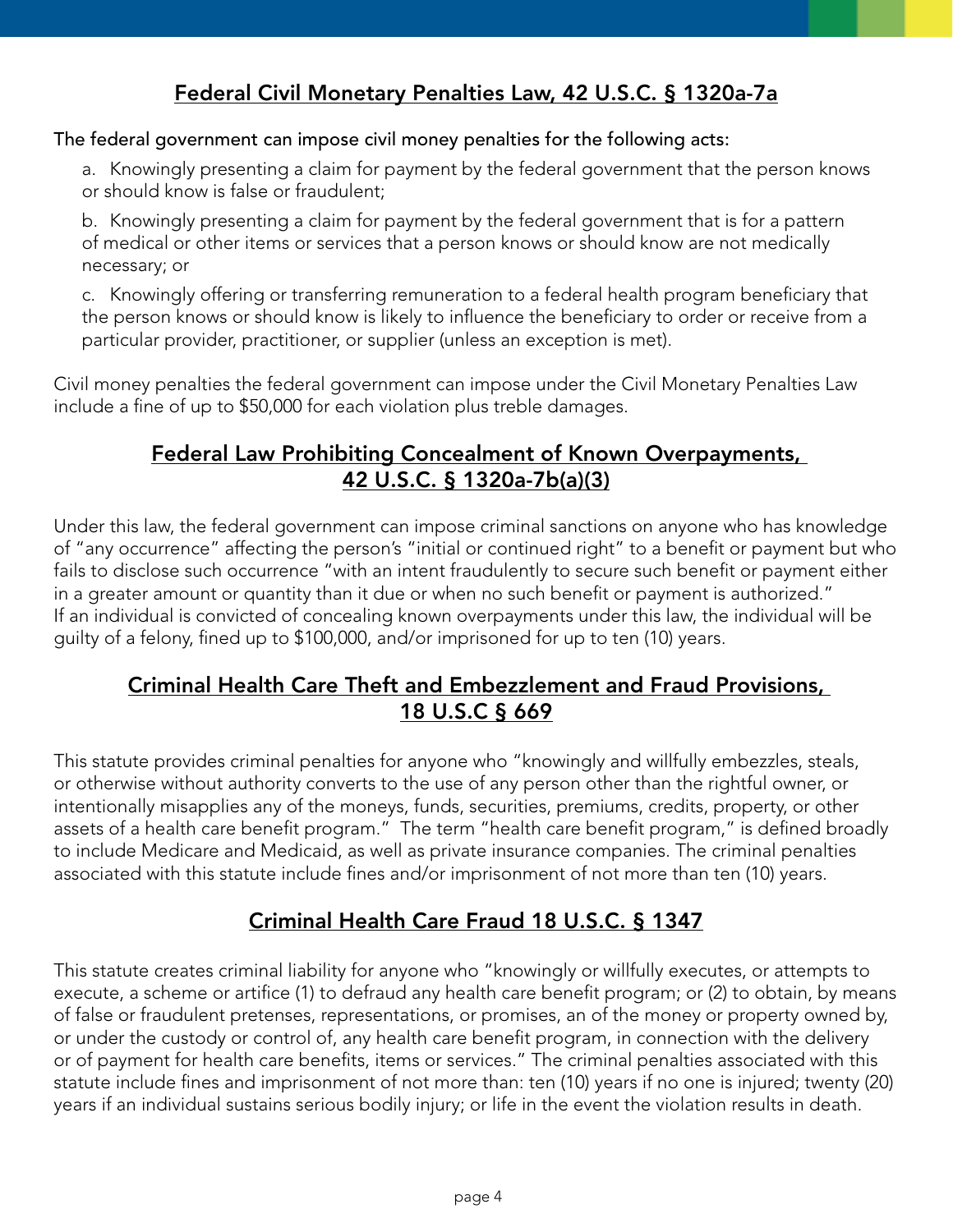#### Medicare/Medicaid Exclusion Statute, 42 U.S.C. § 1320a-7

<span id="page-6-0"></span>The federal agency that enforces the Medicare and Medicaid laws, the U.S. Department of Health and Human Services Office of Inspector General ("HHS-OIG"), can exclude individuals and entities from participating in federal health care programs under various circumstances.

#### Specifically, HHS-OIG is required to exclude individuals and entities from participation in any federal health care program for:

- a. Criminal convictions related to the delivery of a Medicare or Medicaid item or service;
- b. Criminal convictions relating to neglect or abuse or patients;
- c. Felony convictions related to health care fraud; or
- d. Felony convictions related to controlled substances.

#### Additionally, HHS-OIG has the option to exclude individual and entities from participation in any federal health care programs for:

a. Misdemeanor convictions related to health care fraud or conviction of a criminal offense relating to fraud in non-health care programs operated or financed by a federal, state or local government agency;

- b. Conviction relating to obstruction of an investigation or audit;
- c. Misdemeanor conviction relating to any controlled substance;
- d. License revocation, suspension, or surrender;
- e. Exclusion or suspension under a federal or state health care program;
- f. Submitting claims for excessive charges or unnecessary services and failure of certain organizations to furnish medically necessary services;
- g. Fraud, kickbacks, and other prohibited activities as outlined in 42 U.S.C. §§ 1320a-7a, 1320a-7b, or 1320a-8.

h. Being an entity controlled by an individual who has been convicted of any of the offenses providing for mandatory exclusion, against whom a civil monetary penalty has been assessed, or who has otherwise been excluded from participating in a federal or state health care program;

- i. Failure to disclose required information;
- j. Failure to supply requested information on subcontractors and suppliers;
- k. Failure to supply requested payment information to the Secretary of Health and Human Services

l. Failure to provide immediate access to the Secretary of Health and Human Services, a State Medicaid agency, or the Inspector General of the Department of Health and Human Services as required by law;

m. Failure by a hospital to comply with a corrective action required by the Secretary of Health and Human Services;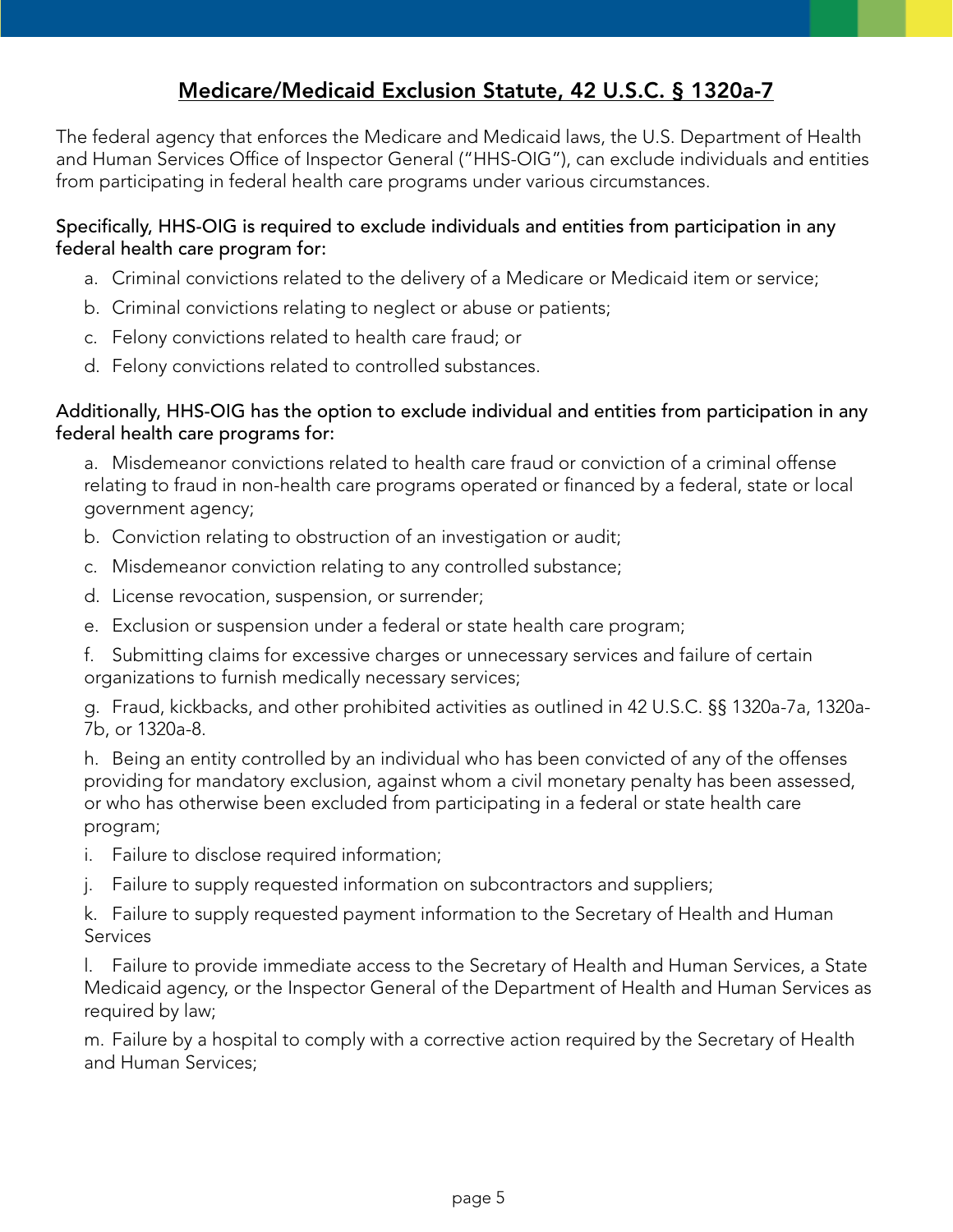#### <span id="page-7-0"></span>Medicare/Medicaid Exclusion Statute, 42 U.S.C. § 1320a-7 (continued)

- n. Default on health education loan or scholarship obligations;
- o. Being an individual that controls a sanctioned entity;

p. Making any false representation of material fact in any application, agreement, bid, or contract to participate or enroll as a provider of services or supplier under a federal health care program; or

q. Knowingly misclassifying covered outpatient drugs.

#### *2.State Laws*

#### *A. Oregon State Laws*

#### False Claims for Health Care Payments ORS §§ 165.690-165.698 & 165.990

#### Oregon law prohibits the false claims for healthcare payment. Specifically, it is a class C felony to:

a. Knowingly make or cause to be made a claim for health care payment that contains any false statement or false representation of a material fact in order to receive a health care payment; or

b. Knowingly conceal from or fail to disclose to a health care payor the occurrence of any event or the existence of any information with the intention to obtain a health care payment to which the person is not entitled, or to obtain or retain a health care payment in an amount greater than that to which the person was entitled.

This statute applies to any claims submitted to private third-party payors as well as Medicaid claims, and prosecution under the statute may only be commenced by the Oregon district attorney or the Attorney General.

Upon a conviction under this statute, the prosecuting attorney is required to notify the Oregon Health Authority and any appropriate licensing boards of the conviction.

#### Falsifying Business Records, ORS § 165.080

#### A person commits the crime of falsifying business records if, with the intent to defraud, the person:

a. Makes or causes a false entry in the business records of an enterprise; or

b. Alters, erases, obliterates, deletes, removes or destroys a true entry in the business records of an enterprise; or

c. Fails to make a true entry in the business records of an enterprise in violation of a known duty imposed upon the person by law or by nature of the position of the person; or

d. Prevents the making of a true entry or causes the omission thereof in the business records on an enterprise.

Falsifying business records is a Class A misdemeanor.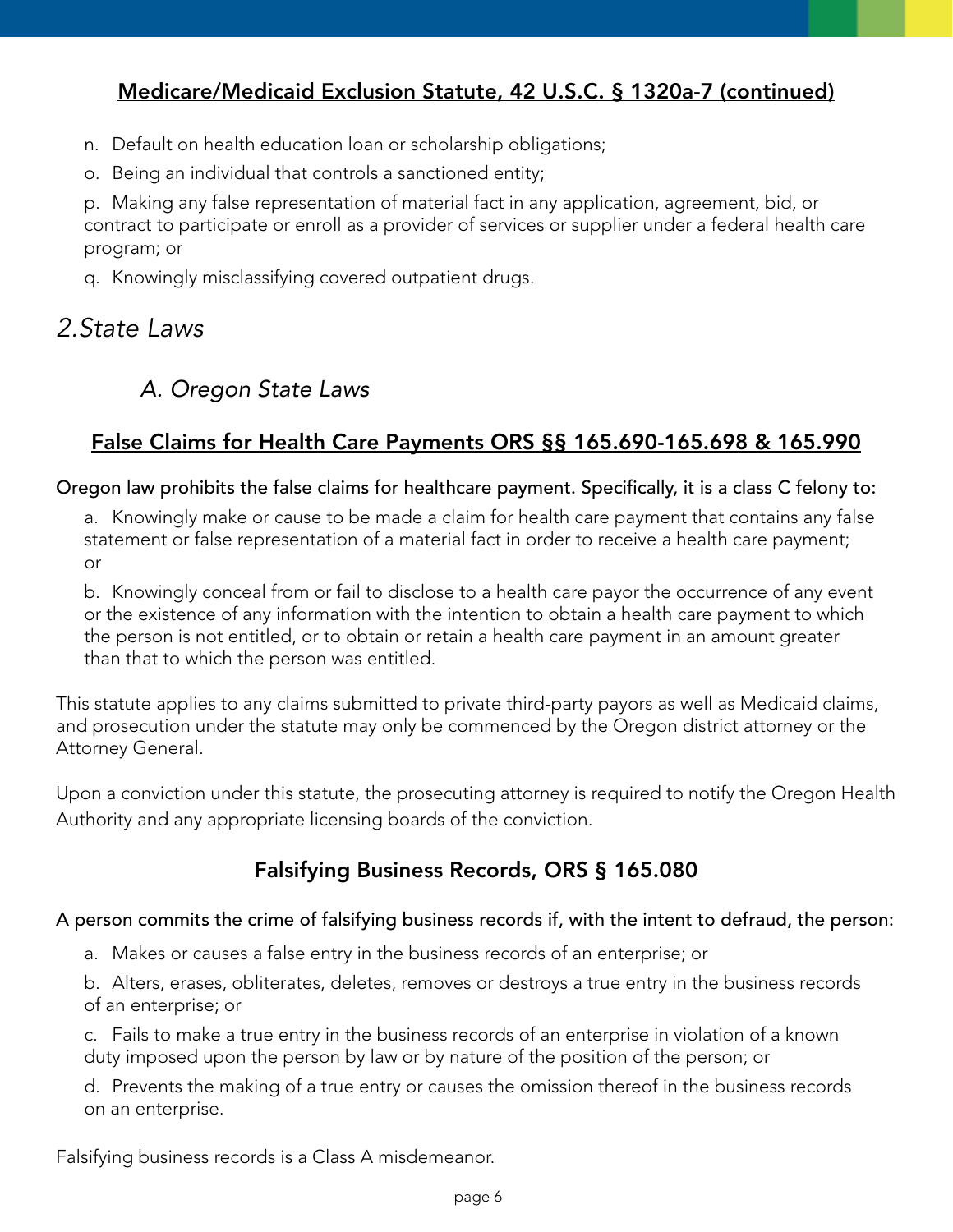#### The Oregon False Claims Act, ORS § 180.750 - .785

<span id="page-8-0"></span>The Oregon False Claims Act prohibits any person from knowingly (whether with actual knowledge, deliberate ignorance, or reckless disregard) submitting a false claim to any public agency, including Oregon Medicaid.

#### Specifically, the Act prohibits an individual from:

a. Presenting for payment or approval, or cause to be presented for payment or approval, a claim that the person knows is a false claim;

b. In the course of presenting a claim for payment or approval, making or using, or causing to be made or used, a record or statement that the person knows to contain, or to be based on, false or fraudulent information;

c. Agreeing or conspiring with other persons to present for payment or approval a claim that the person knows is a false claim;

d. Delivering, or causing to be delivered, property to a public agency in an amount the person knows is less than the amount for which the person receives a certificate or receipt;

e. Making or delivering a document certifying receipt of property used by a public agency, or intended to be used by a public agency, that the person knows contains false or fraudulent information;

f. Buying property of a public agency from an officer or employee of a public agency if the person knows that the officer or employee is not authorized to sell the property;

g. Receiving property of a public agency from an officer or employee of the public agency as a pledge of an obligation or debt if the person knows that the officer or employee is not authorized to pledge the property;

h. Making or using, or causing to be made or used, a false or fraudulent statement to conceal, avoid or decrease an obligation to pay or transmit moneys or property to a public agency if the person knows that the statement is false or fraudulent; or

i. Failing to disclose a false claim that benefits the person within a reasonable time after discovering that the false claim has been presented or submitted for payment or approval.

The Oregon False Claims Act authorizes civil actions by the Oregon Attorney General against persons who make false claims from a state agency or knowingly defraud a state agency. It imposes damages plus a penalty equal to the greater of \$10,000 per violation or two (2) times the amount of damages.

Importantly, the State may not impose a penalty against an individual if the individual provided the Attorney General with all information known to them about the violation within thirty (30) days after they first acquired the information, they fully cooperated with the Attorney General in the investigation of the violation, and, at the time they provided the information to the Attorney General, an investigation, court proceeding or administrative action related to the violation had not been commenced.

An action under the Oregon False Claims Act may only be brought within three (3) years after the date an officer or employee of the public agency charged with responsibility of the claim discovers the violation, but in no event may be brought more than ten (10) years after the date on which the violation was committed.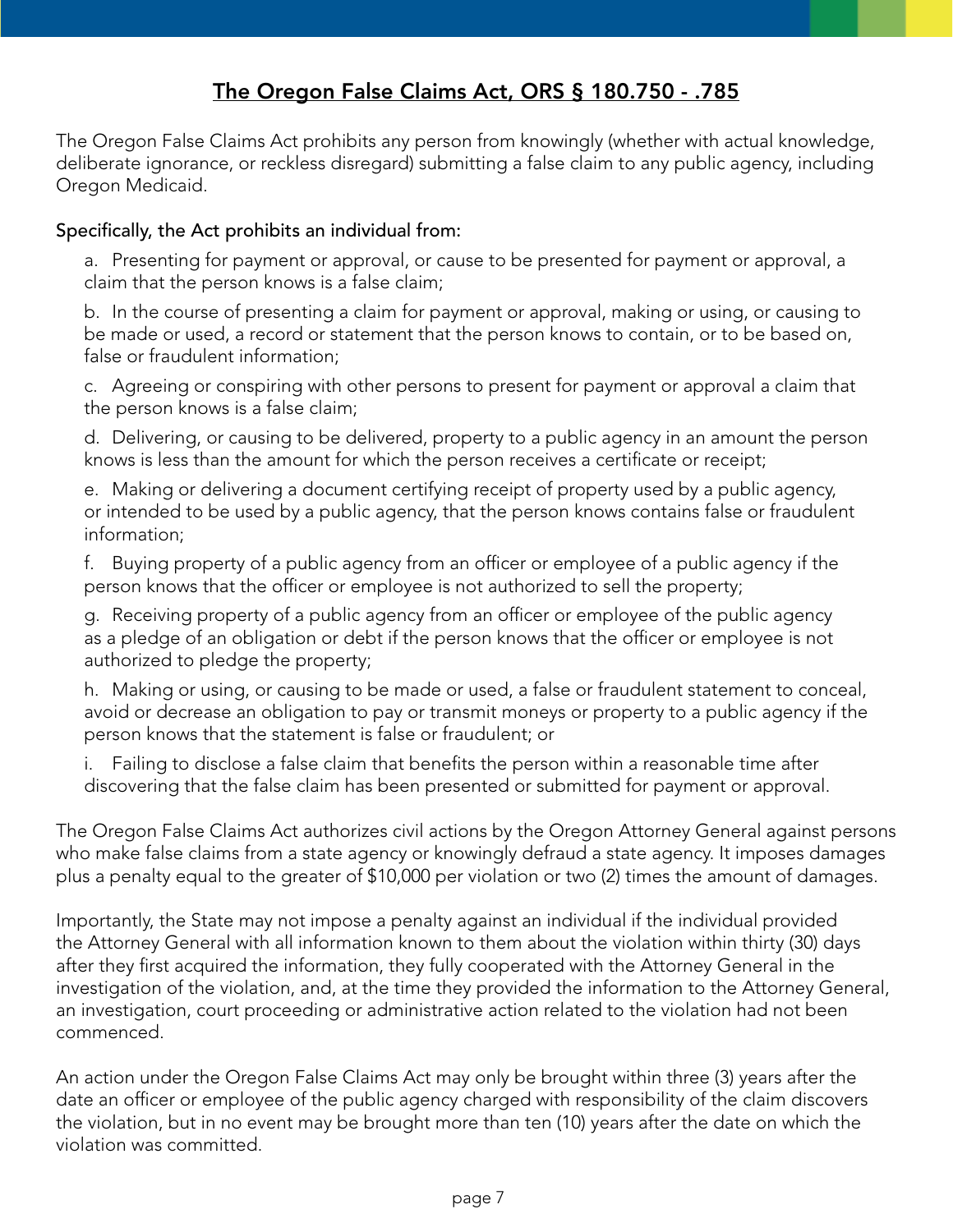#### Oregon Medicaid False Claims Act, ORS §§ 411.670– 690

<span id="page-9-0"></span>The Oregon Medicaid False Claims Act prohibits a person from knowingly: (i) submitting or causing to be submitted a false or fraudulent claim for payment under the Medicaid program; (ii) submitting or causing to be submitted a duplicate claim unless clearly marked as such; (iii) submitting or causing to be submitted a claim paid by any source unless clearly marked as such; or (iv) accepting payment for services not rendered. A person who violates the Oregon Medicaid False Claims Act is liable to the State for a refund of the amount received in excess of the amount payable under the Medicaid program and treble damages.

#### Oregon Administrative Sanctions, OAR §§ 410-120-1397 – 1460

Under the Oregon Administrative Rules, providers are required to submit true and accurate claims to the Oregon Department of Human Services. In the event that a provider submits an untrue claim to the Department of Human Services, the Department may deny the payment of the claim, or request return of any overpayment.

Additionally, the Oregon Health Authority is permitted to impose administrative sanctions and suspend providers from participating in all Oregon medical assistance programs upon the submission of an untrue statement or the commission of any of the following acts:

a. Being convicted of fraud related to any federal, state, or locally financed health care program or committing fraud, receiving kickbacks, or committing other acts that are subject to criminal or civil penalties under the Medicare or Medicaid statutes;

b. Being convicted of interfering with the investigation of health care fraud;

c. Being convicted of unlawfully manufacturing, distributing, prescribing, or dispensing a controlled substance;

d. Having their health care license suspended or revoked by a professional licensing agency;

e. Being suspended or excluded from participating in any federal or state health care program for reasons related to professional competence, performance, or any other reason;

f. Billing excessive charges;

g. Furnishing items or services substantially in excess of a Medicaid beneficiary's needs or in excess of those services ordered by a medical provider, or in excess of generally accepted standards, or of a quality that fails to meet professionally recognized standards;

h. Failing to furnish medically necessary services as required;

i. Failing to disclose required ownership information;

j. Failing to supply requested information on subcontractors and suppliers of goods or services;

k. Failing to supply requested payment information;

l. Failing to grant access or to furnish records to Oregon's Medicaid Fraud unit;

m. Failing to take corrective action to prevent or correct inappropriate admissions or practice patterns, based on information supplied by the Quality Improvement Organization;

n. Repeatedly submitting a claim with required data missing or incorrect;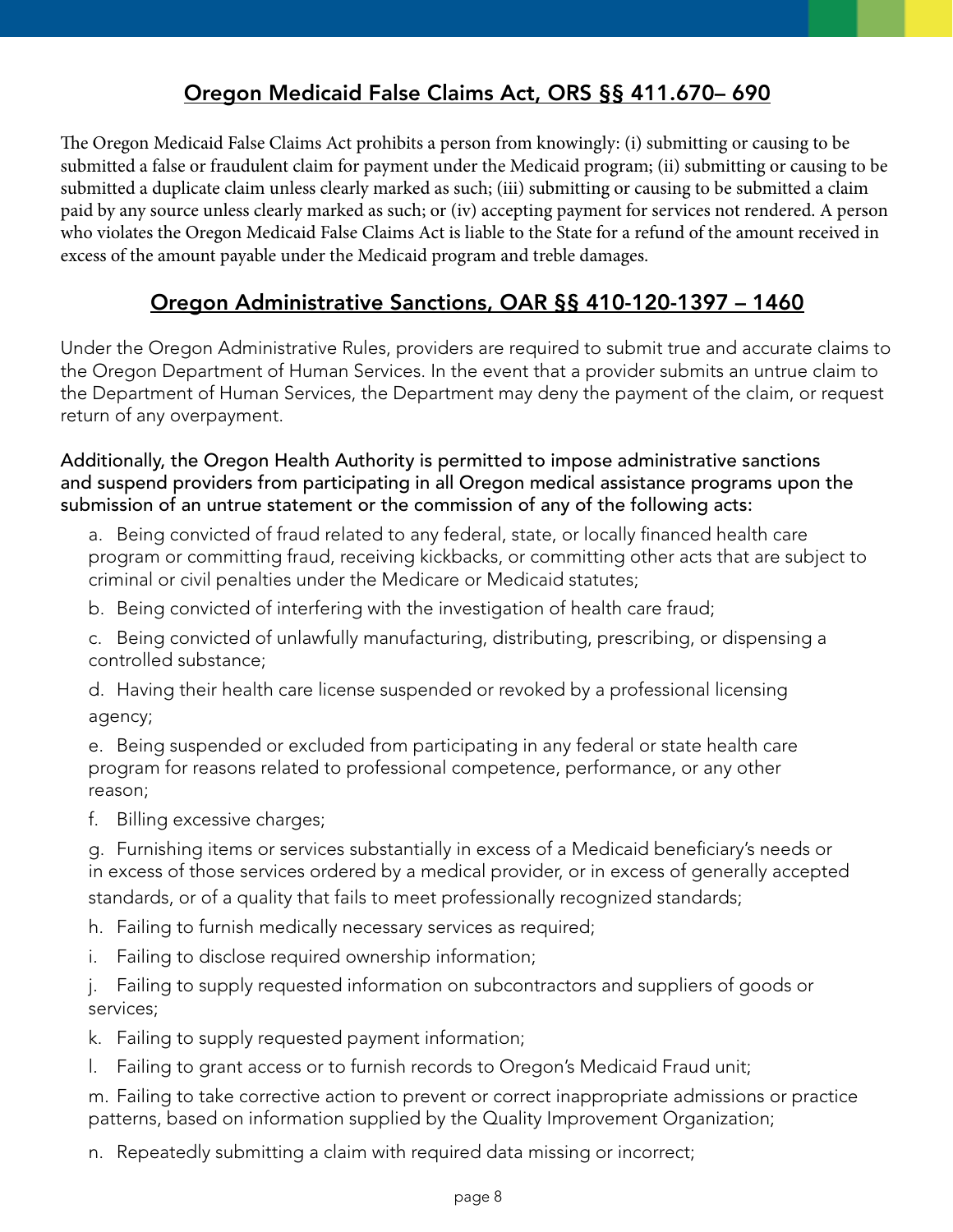#### Oregon Administrative Sanctions, OAR §§ 410-120-1397 – 1460 (continued)

o. Failing to develop, maintain, and retain adequate clinical or other records that document the medical appropriateness, nature and extent of the health care provided;

p. Submitting claims or written orders contrary to generally accepted standards of medical practice;

q. Submitting claims for services that exceed that requested or agreed to by the client or the responsible relative or guardian or requested by another medical provider;

r. Breaching the terms of the provider contract or agreement;

s. Rebating or accepting a fee or a portion of a fee or charge for a client referral, or collects a portion of a service fee from the client and bills the Health System Division for the same service;

t. Submitting false or fraudulent information when applying for the Health System Division assigned provider number, or fails to disclose information requested on the provider enrollment application;

u. Failing to correct deficiencies in operations after receiving written notice of the deficiency from the Health System Division;

v. Submitting any claim for payment for which payment has already been made by the Division or any other source unless the amount of the payment from the other source is clearly identified;

w. Threatening, intimidating, or harassing clients or their relatives in an attempt to influence payment rates or affect the outcome of disputes between the provider and the Health System Division;

x. Failing to properly account for a Health System Division's client's personal incidental funds, including but not limited to using a client's personal incidental funds for payment of services that are included in a medical facility's all-inclusive rate;

y. Providing or billing for services provided by ineligible or unsupervised staff;

z. Participating in collusion that results in inappropriate money flow between the parties involved;

aa. Refusing or failing to repay an overpayment; or

bb.Failing to report to the division payments received form any other source after the Health System Division made payment for the services.

#### Administrative sanctions that the Health Authority may issue against a provider include:

- a. Terminating the provider's participation in Oregon's Medicaid program;
- b. Suspending the provider's participation in Oregon's Medicaid program;
- c. Withholding payments due to the provider;
- d. Requiring the provider to attend education sessions;

e. Requiring that payment for certain services only be made after the supporting documentation for such services have been reviewed;

f. Requiring the provider to pay any investigative and legal costs sustained by the Division of Medical Assistance Programs;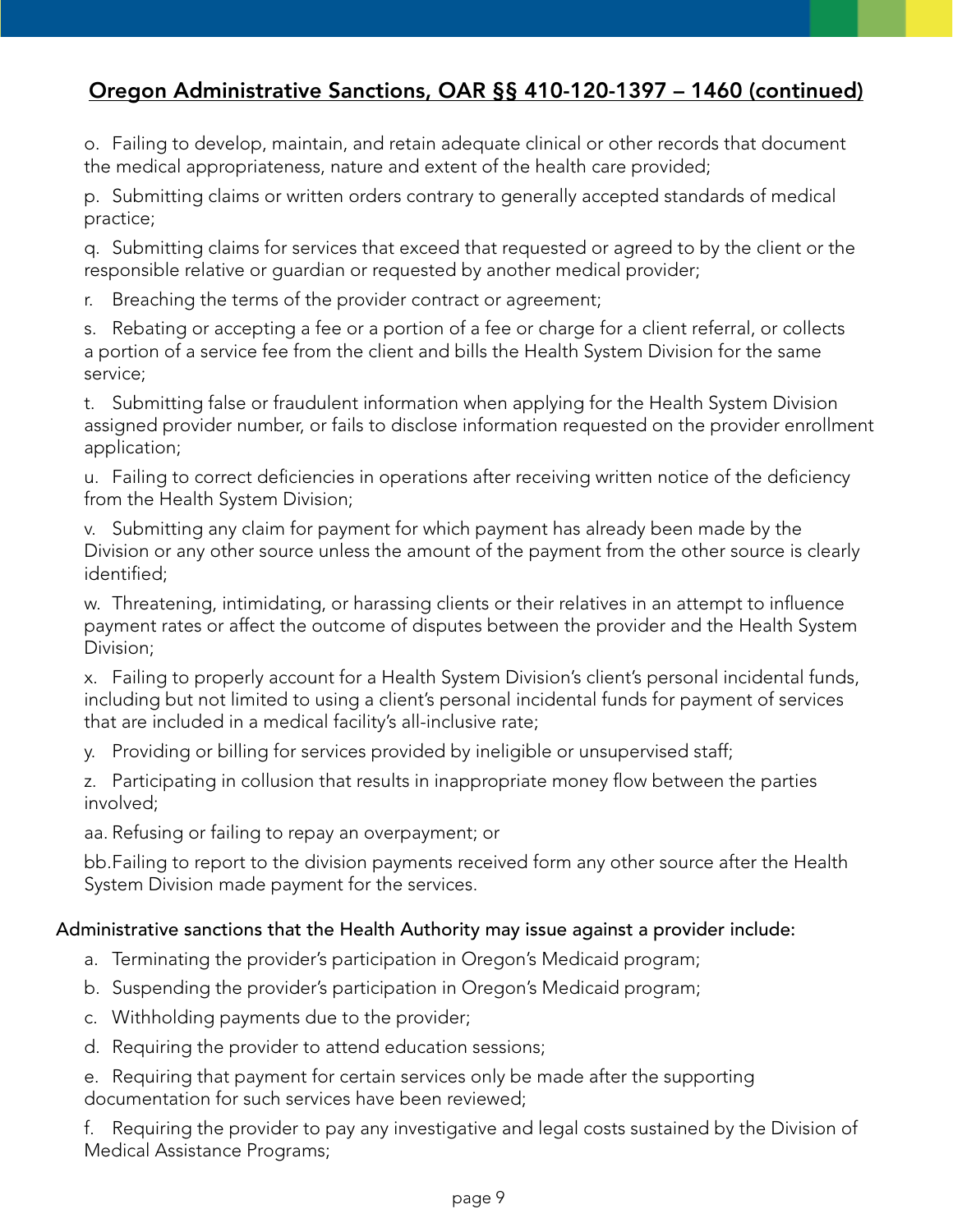#### <span id="page-11-0"></span>Oregon Administrative Sanctions, OAR §§ 410-120-1397 – 1460 (continued)

g. Reducing any amount otherwise due to the provider, such reduction may be up to three (3) times the amount a provider sought to collect due to such violation; and

h. Any other sanctions reasonably designed to remedy or compel future compliance with the laws.

#### Fraud and Abuse Reporting, OAR § 410-120-1510

The Oregon Administrative Rules require providers to promptly refer all instances of suspected healthcare fraud and abuse to the Oregon Medicaid Fraud Unit or to the Provider Audit Unit. If the provider is aware of suspected fraud or abuse by a client of the Health Authority or the Department of Human Services, the provider must report the incident to the Department's Fraud Investigations Unit (FIU). Contact information may be found online at: [http://www.oregon.gov/oha/healthplan/](http://www.oregon.gov/oha/healthplan/Pages/general-rules.aspx ) [Pages/general-rules.aspx](http://www.oregon.gov/oha/healthplan/Pages/general-rules.aspx )

#### Oregon Physician Referral Disclosure Requirement, ORS § 441.098

The Oregon laws related to licensing health care facilities require health practitioners who refer patients for treatment at a facility in which he/she or immediate family member has a financial interest, to inform the patient orally and in writing of that interest and to disclosure how care will be provided if complications occur requiring services beyond what the facility can provide. Importantly, the health practitioner may not deny, limit or withdraw a referral to a facility solely for the reason that the patient chooses to obtain the test, treatment or service from a different facility. There is no stated penalty for a violation of this requirement.

#### Whistleblower Protections, ORS §§ 659A.199 & 659A.200 - 659A.233

Oregon law prohibits an employer from discharging, demoting, suspending, or discriminating against or retaliating against any employee in the event that an employee has, among other actions, reported information that the employee believes is evidence of a violation of any state or federal law (including those state and federal laws related to healthcare fraud and abuse), cooperated with any law enforcement agency in conducting a criminal investigation, or disclosed mismanagement, gross waste of funds or abuse of authority or substantial and specific danger to public health and safety resulting from action of the nonprofit employer, brought a civil proceeding against the employer, or testified in good faith at a civil proceeding or criminal trial against the employer.

Nonprofit employers are also prohibited from discouraging or interfering with their employees' reporting of any federal, state, or local law violation, mismanagement of funds or abuse of authority or substantial and specific danger to public health due to the employer's actions, and the fact that a person receiving services, benefits or assistance from the state, is subject to a felony or misdemeanor warrant for arrest. Violation of this prohibition will result in a Class A misdemeanor.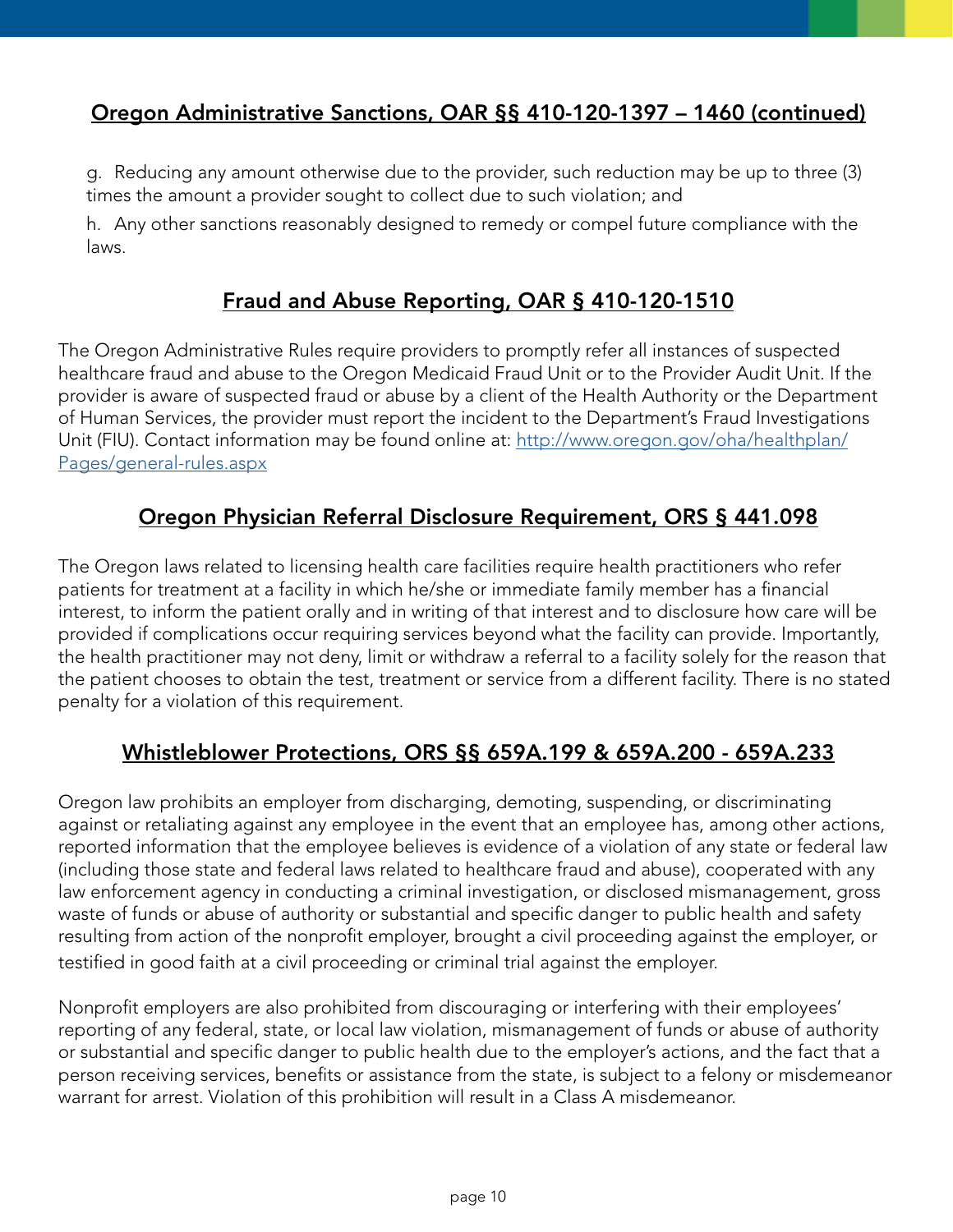#### Unlawful Trade Practices, ORS §§ 646.605 - 646.656

<span id="page-12-0"></span>Oregon law prohibits certain trade practices, and provides certain remedies for affected individuals in the event they are harmed by a violation of one of these trade practice prohibitions. These trade practice prohibitions include: price discrimination; misappropriation of trade secrets; certain telephone solicitations; failure to deliver a good or service; making a false or misleading representation or statement in connection with a good or service; or any other unconscionable tactic in connection with provision of a good or service, or collecting or enforcing an obligation of another party.

#### Perjury and Related Offenses, ORS § 162.055 – 162.130

Several Oregon laws make it a crime to provide false information to an Oregon government official or agency. Each of these laws may be implicated in the event that a health care provider is found to have violated any of the fraud and abuse laws listed herein.

Oregon law makes it a class C felony to commit perjury. Perjury is defined as "making a false sworn statement or a false unsworn declaration in regard to a material issue, knowing it to be false."

Oregon law makes it a class B misdemeanor to commit unsworn falsification. Unsworn falsification is defined as knowingly making any false written statement to a public service in connection with an application for any benefit.

Oregon law makes it a class A misdemeanor to commit false swearing. False swearing is defined as knowingly making a false sworn statement or a false unsworn declaration.

#### Theft and Related Offenses, ORS §§ 164.015 – 164.140

Oregon law contains multiple statutes criminalizing theft and related offenses. Generally, a person commits theft when, with intent to deprive another of property or to appropriate property to the person or to a third person, the person takes, appropriates, obtains or withhold such property from an owner thereof. Importantly, Oregon law makes it a crime to commit theft by deception, which can occur when an individual creates or confirms another's false impression if the actor does not believe it to be true, or if an individual fails to correct a false impression they know to be false. The crime of theft by deception may be implicated in the event that a health care provider is found to have violated any of the fraud and abuse laws listed herein and either knowingly created the false impression which the Oregon government relied on in providing payment to the provider, or failed to correct the false impression in order to keep the payment from the Oregon government. Committing a crime of theft can result in a class C misdemeanor to a class B felony depending on various circumstances surrounding the theft.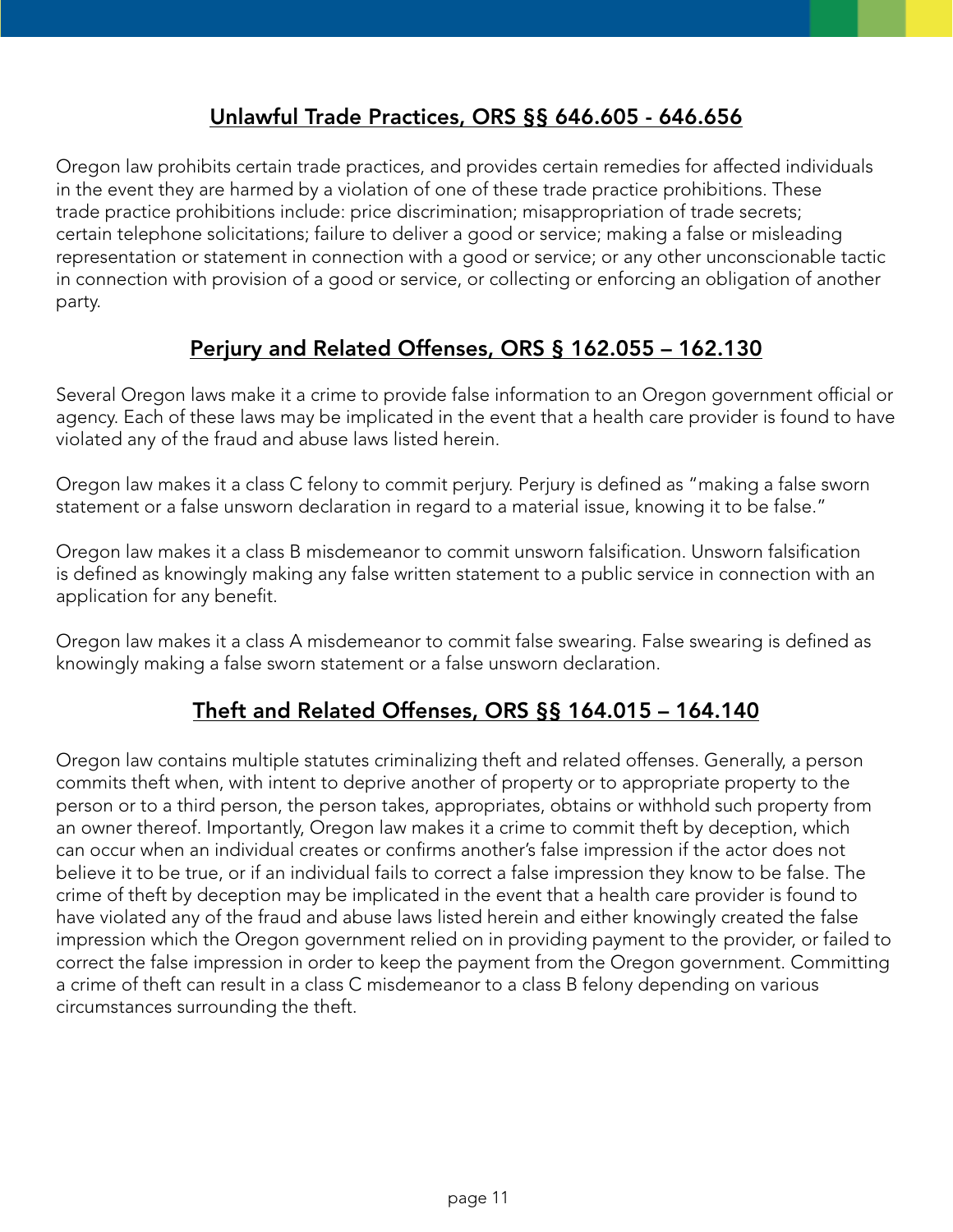#### Racketeering, ORS §§ 166.715 - 166.735

<span id="page-13-0"></span>Oregon law makes it a crime to commit a racketeering activity, to acquire or maintain any money gained through a racketeering activity, to spend or invest any proceeds gained from a racketeering activity, or, in the case of an employed individual, to conduct or participate, directly or indirectly, with the employer through a pattern of racketeering activity. A racketeering activity is defined as committing, attempting to commit, conspiring to commit, or soliciting, coercing, or intimidating another person to commit any of the following Oregon criminal acts: perjury; theft; falsifying business records; making a false claim for health care payment; and violating the Oregon Medicaid False Claims Act. The crime of racketeering is a Class A felony, and the individual found to be in violation of this law will be required to forfeit any proceeds gained through the racketeering activity to the state of Oregon, and may be required to pay a fine of up to three (3) times the value of money gained through the racketeering activity.

#### Additionally, a court may order an entity found to have committed a racketeering activity in violation of this law to:

- a. Divest of any interest in any enterprise;
- b. Impose reasonable restrictions upon the future activities or investment of the entity;
- c. In the case of a corporation, dissolve or reorganize;
- d. Suspend or revoke any Oregon license or permit; and

e. Forfeit the charter of a corporation organize under the laws of the state, or revoke a certificate of authority authorizing a foreign corporation to conduct business within the state of Oregon.

#### *B.Washington State Laws*

#### Medicaid Fraud False Claims Act, RCW §§ 74.66.005 – 130

The Washington Medicaid Fraud False Claims Act prohibits a person from knowingly (whether with actual knowledge, deliberate ignorance, or reckless disregard), directly or indirectly:

a. Knowingly presents, or causes to be presented, a false or fraudulent claim for payment or approval;

b. Knowingly makes, uses, or causes to be made or used, a false record or statement material to a false or fraudulent claim;

c. Conspires to commit one or more of the violations listed in the law;

d. Has possession, custody, or control of property or money used, or to be used, by the government entity and knowingly delivers, or causes to be delivered, less than all of that money or property;

e. Is authorized to make or deliver a document certifying receipt of property used, or to be used, by the government entity and, intending to defraud the government entity, makes or delivers the receipt without completely knowing that the information on the receipt is true;

f. Knowingly buys, or receives as a pledge of an obligation or debt, public property from an officer or employee of the government entity who lawfully may not sell or pledge property; or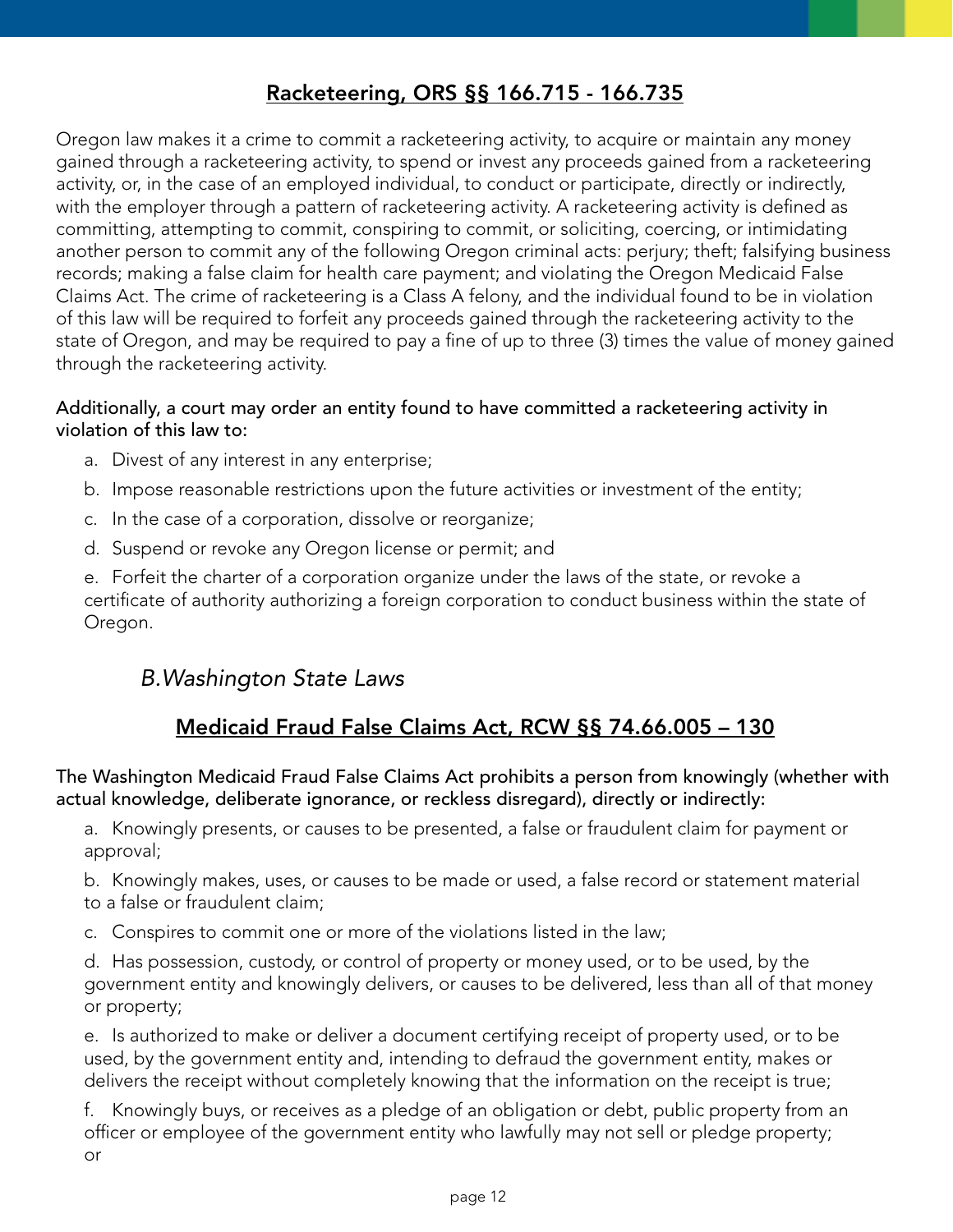#### <span id="page-14-0"></span>Medicaid Fraud False Claims Act, RCW §§ 74.66.005 – 130 (continued)

g. Knowingly makes, uses, or causes to be made or used a false record or statement material to an obligation to pay or transmit money or property to the government entity, or knowingly conceals or knowingly and improperly avoids or decreases an obligation to pay or transmit money or property to the government entity.

Similar to the federal False Claims Act, the Washington Medicaid Fraud False Claims Act imposes a civil penalty of \$11,803 to \$23,607 per false claim, plus treble (three (3) times) damages. However, the Act also provides that in place of treble damages, the court may assess double damages if certain situations apply (such as full cooperation with an investigation).

The Washington Medicaid Fraud False Claims Act permits private citizens to bring Qui Tam actions against providers alleging Medicaid fraud on behalf of the State government and to collect 15% to 25% of any recovery.

The Washington Medicaid Fraud False Claims Act also contains whistleblower protections. Specifically, if an employee asserts a claim, assists with an investigation, or testifies in a trial against their employer for violation of the Washington Medicaid Fraud False Claims Act, the employee will be entitled to relief in the event the employer discharges, demotes, suspends, threatens, harasses, or in any other manner discriminates against the employee based on any of the aforementioned acts. The relief must include reinstalment of the employee with the same seniority status that the employee had prior to the prohibited act by the employer, two (2) times the amount of back pay, interest on the back pay, and compensation for any special damages sustained as a result of the discrimination, including litigation costs and reasonable attorney's fees.

#### Health Care False Claims Act, RCW §§ 48.80.010 - 060

#### The Washington Health Care False Claims Act mirrors the federal False Claims Act, and prohibits an individual from knowingly:

a. Making, presenting or causing to be made or presented to a health care payer a claim for a health care payment knowing the claim to be false;

b. Presenting to a health care payer a claim for a health care payment that falsely represents that the goods or services were medically necessary in accordance with professionally accepted standards;

c. Making a false statement or false representation of a material fact to a health care payer for use in determining rights to a health care payment;

d. Concealing the occurrence of any event affecting his or her initial or continued right under a contract, certificate, or policy of insurance to have a payment made by a health care payer for a specified health care service;

e. Willfully collecting or attempting to collect an amount from an insured knowing that to be in violation of an agreement or contract with a health care payor to which the provider is a party

This is a criminal statute, punishable as a Class C felony, and is applicable to claims presented to any "health care payer" as defined in the law (not just to federal and state health care programs).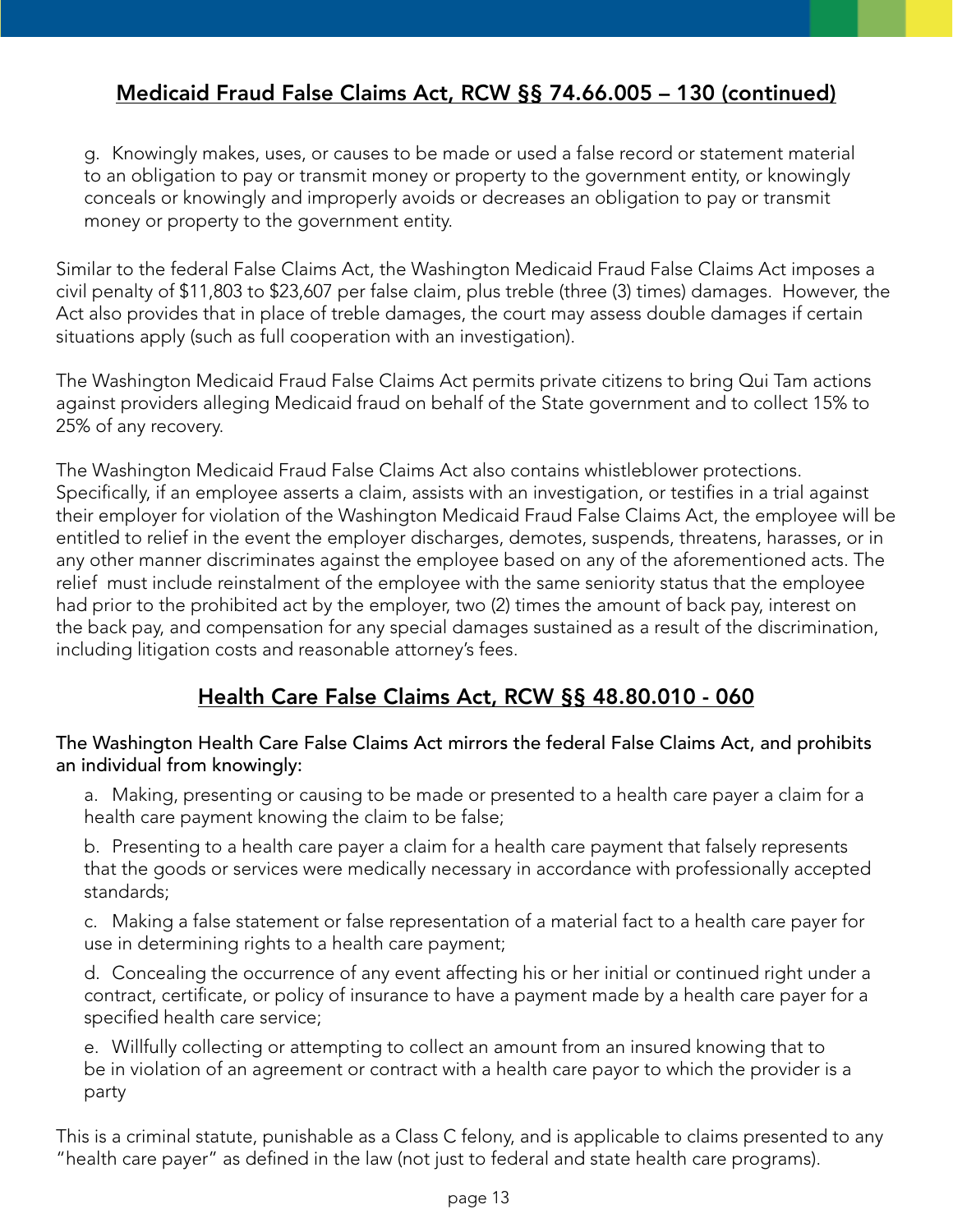#### Fraudulent Practices, RCW § 74.09.210 – 220

<span id="page-15-0"></span>This law imposes civil liability on those who obtain or attempt to obtain benefits or payments from the state of Washington in an amount greater than the person or entity is entitled, by means of willful false statements, willful misrepresentation of any material facts, or any fraudulent scheme (including billing for items or services not provided, misrepresenting the items billed, or billing for purportedly covered items, which were in fact not covered). Penalties include repayment of amounts wrongfully obtained plus interest, and possible civil penalties of up to three (3) times the amount of excess payments received.

#### False Statements, RCW § 74.09.230

#### This law makes it a crime to:

a. Knowingly make or cause to be made any false statement or representation of material fact in any application for payment under the state Medicaid program, or any other medical program authorized under the law;

b. Knowingly make or cause to be made any false statement or representation of material fact for use in determining rights to such payment; or

c. Knowingly falsify or conceal a material fact in connection with such application of payment, with the intent to fraudulently secure such payment either in a greater amount or quantity than is due or when no such payment is authorized.

Violations of this law are punishable as Class C felonies with up to five (5) years in prison and fines up to \$25,000.

#### Washington Anti-Kickback Law, RCW § 74.09.240(1) & (2)

Washington's Anti-Kickback Law applies to services or items payable by the Washington Medicaid program. Specifically, the law makes it a crime for any person to solicit or receive any remuneration directly or indirectly, overtly or covertly, in cash or in kind for (1) the referral of an individual to a person for furnishing or arranging for the furnishing of any item or service for which payment may be made in whole or in part by the Washington Medicaid program or other applicable law, or (2) in return for purchasing, leasing, ordering, or arranging for or recommending purchasing, leasing, or ordering any goods, facility, service, or item for which payment may be made by the Washington Medicaid program or other applicable law. Violation of this law is punishable as a Class C felony with up to 5 years in prison and fines not to exceed \$25,000.

#### Washington Physician Self-Referral Law, § RCW 74.09.240(3)

Washington's physician self-referral law applies to "designated health services" payable by the Washington Medicaid program. Specifically, the law provides that, unless an exception to the federal Stark Law applies, a physician is prohibited from referring any Washington Medicaid beneficiary to receive any of the designated health services enumerated in law to an entity in which the physician or an immediately family member of the physician has a financial relationship.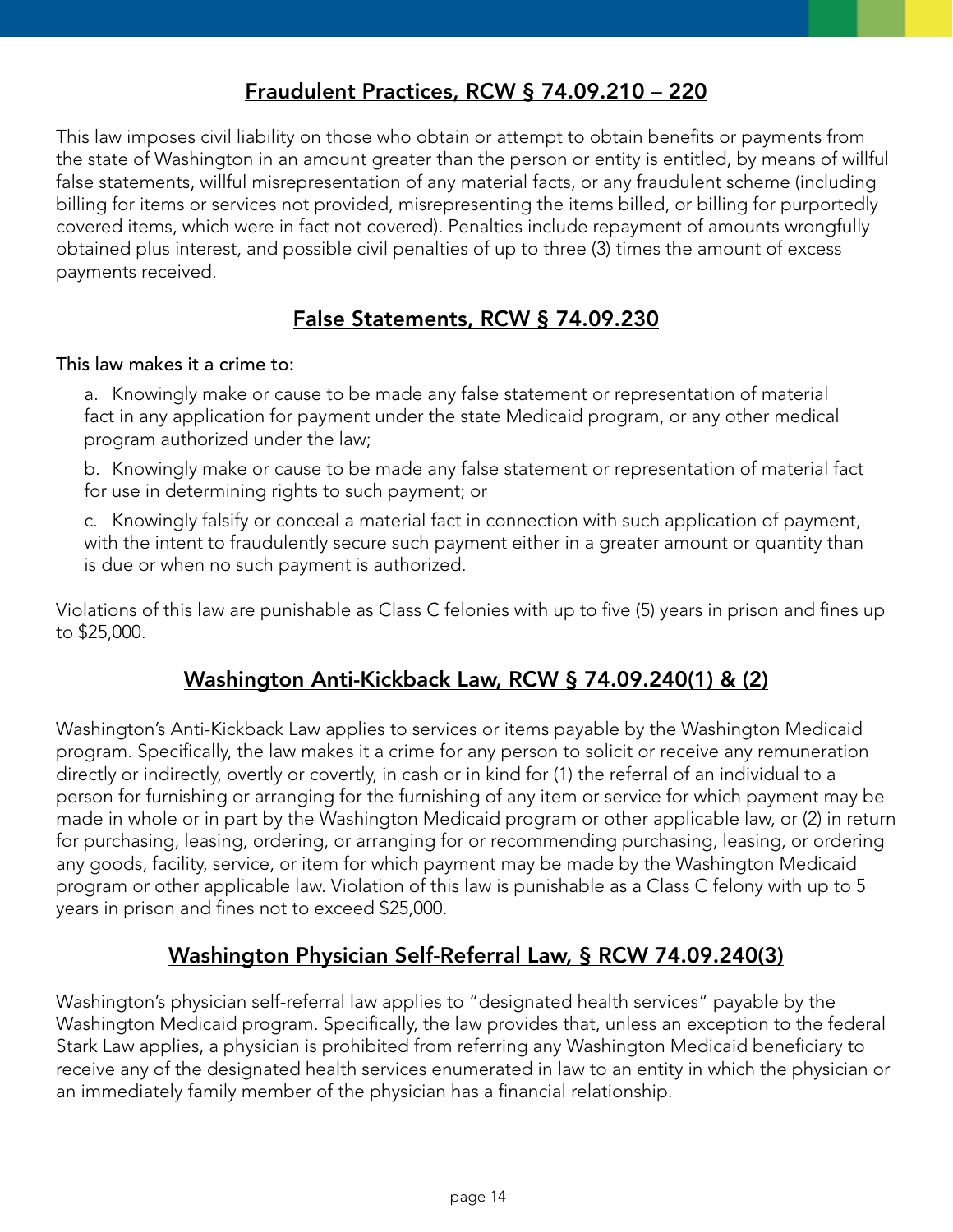#### <span id="page-16-0"></span>Washington Physician Self-Referral Law, § RCW 74.09.240(3) (continued)

#### Those designated health services include:

- a. Clinical laboratory services;
- b. Physical therapy services;
- c. Occupational therapy services;

d. Radiology including magnetic resonance imaging, computerized axial tomography, and ultrasound services;

- e. Durable medical equipment and supplies;
- i. Parenteral and enteral nutrients equipment and supplies;
- j. Prosthetics, orthotics, and prosthetic devises;
- k. Home health services;
- l. Outpatient prescription drugs;
- m. Inpatient and outpatient hospital services;
- n. Radiation therapy services and supplies

#### Concerning Excessive Charges for Medicaid Services and Inappropriate Gifts, RCW § 74.09.260

#### This law imposes criminal penalties for:

a. Knowingly charging for services provided to a patient under any medical care plan authorized by the Washington Medicaid program or other applicable laws at a rate exceeding the rates established by the Department of Social and Health Services; and

b. Charging, soliciting, accepting or receiving any remuneration (other than a charitable contribution) as a precondition of admitting a patient to a hospital or nursing facility, or as a requirement for the patient's continued stay in such facility.

Violation of this law is punishable as a Class C felony with up to five (5) years in prison and fines not to exceed \$25,000.

#### Washington Anti-Rebate Law, RCW § 19.68.010

This criminal statute prohibits the payment of an unearned discount or profit by means of a credit to a person licensed by the state to practice medicine and surgery, drugless treatment in any form, dentistry, or pharmacy for:

- a. The furnishing of medical diagnosis, treatment or service;
- b. The sale, rental furnishing of clinical laboratory supplies, or services of any kind;
- c. Drugs, medication, or medical supplies; or

d. Any other goods, services, or supplies prescribed for medical diagnosis, care or treatment.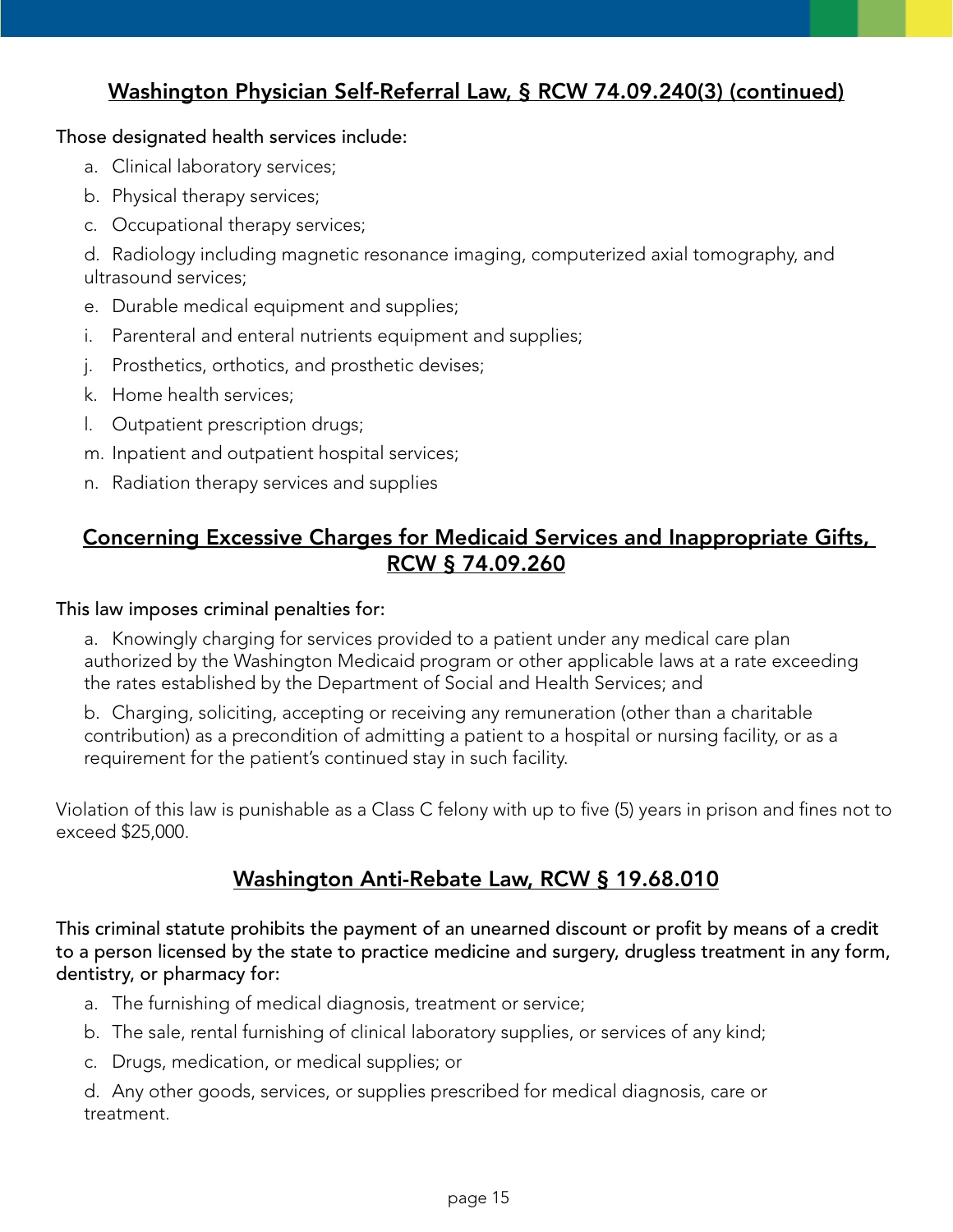#### Washington Anti-Rebate Law, RCW § 19.68.010 (continued)

<span id="page-17-0"></span>There are two (2) exceptions to this law. First, it is not illegal to own an entity that furnishes any clinical laboratory or other services for medical, surgical or dental diagnosis so long as the practitioner discloses his or her financial interest and provides a list of alternative providers. Second, the law is not intended to prohibit two (2) or more licensed practitioners who practice as copartners to charge or collect compensation for any professional services rendered by any member, or to prohibit a licensed practitioner who employs another licensee to charge or collect compensation for professional services rendered by the employee.

Violations can result in a misdemeanor conviction, and violations of the anti-rebate law are deemed "unprofessional conduct" for practitioner licensing purposes.

#### *C.Alaska State Laws*

#### Medical Assistance Fraud, Alaska Stat. §§ 47.05.210 – 290

#### The Alaska Medical Assistance Fraud Law prohibits a person from:

a. Knowingly submitting a claim to a program run by the Alaska Department of Health and Social Services (including Alaska Medicaid) for a benefit that the claimant is not entitled to;

b. Knowingly preparing or assisting another person in preparing a claim for submission to a program run by the Alaska Department of Health and Social Services (including Alaska Medicaid) for a benefit the claimant is not entitled to;

c. Offering, soliciting, conferring, or agreeing to accept a benefit to refer a beneficiary of a program run by the Alaska Department of Health and Social Services (including Alaska Medicaid) to a health care provider or for providing a health care to a Medicaid recipient if the benefit is in addition to payment by a medical assistance agency;

d. Not producing records required to be kept by state or federal law or regulations regarding claims submitted to the Alaska Department of Health and Social Services to a person authorized to request the records; or

e. Knowingly destroying, concealing, removing, impairing, or falsely altering a record required to be kept by state or federal law or regulations regarding claims submitted to the Alaska Department of Health and Social Services.

Depending on the severity, violations of the Medical Assistance Fraud Law are punishable as a Class A misdemeanor or Class B or C felony. In addition, a licensed provider can be subject to civil penalties of between \$100 and \$25,000 per violation of the Law and exclusion from the Alaska Medicaid Program for up to ten (10) years.

Alaska also requires that Medicaid providers conduct biennial audits of Medicaid claims and report any overpayment within ten (10) business days after identification. Failure to audit or to report can result in civil monetary penalties of between \$100 and \$25,000 per violation.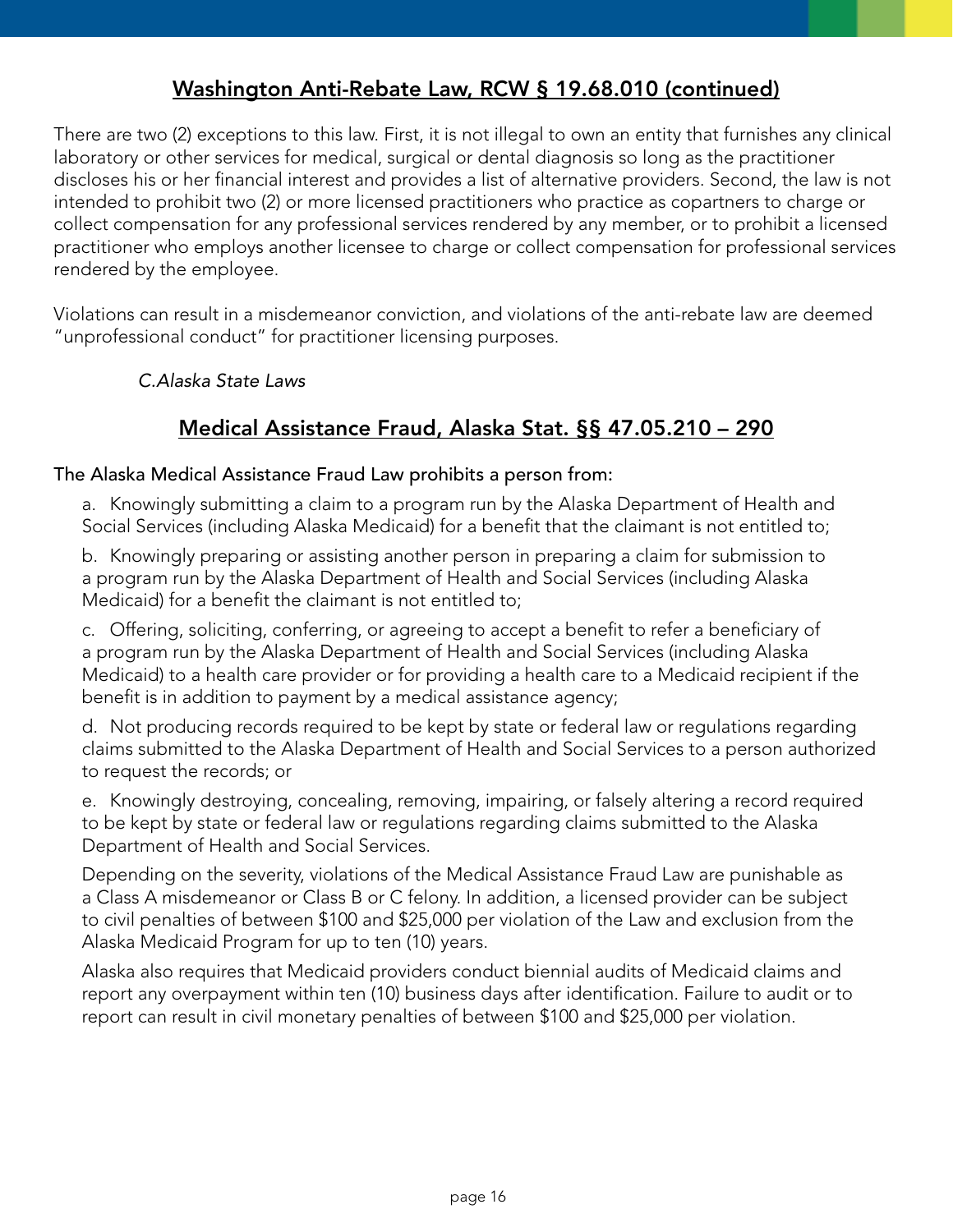#### <span id="page-18-0"></span>Alaska Medical Assistance False Claim and Reporting Act, Alaska Stat. §§ 09.58.010 – 110

The Alaska Medical Assistance False Claim and Reporting Act makes it illegal for a Medicaid provider or recipient to:

a. Knowingly submit, authorize, or cause to be submitted to an officer or employee of the State a false or fraudulent claim for payment or approval under the Medicaid program;

b. Knowingly make, use or cause to be made or used, directly or indirectly, a false record or statement to get a false or fraudulent claim for paid or approved by the State under the Medicaid program;

c. Conspire to defraud the State by getting a false or fraudulent claim paid or approved under the Medicaid program;

d. Knowingly make, use, or cause to be made or used, a false record or statement to conceal, avoid, increase, or decrease an obligation to pay or transmit money or property to the Medicaid program; or

e. Knowingly enter into an agreement, contract, or understanding with an officer or employee of the state for approval or payment of a claim under the Medicaid program knowing that the information in the agreement, contract, or understating is false or fraudulent.

Violating the Alaska Medical Assistance False Claim and Reporting Act is a criminal offense and allows for civil monetary penalties of \$5,500 to \$11,000 for each false claim submitted to Alaska Medicaid, treble (three (3) times) damages, and reasonable attorney's fees and costs. No punitive damages may be awarded for a violation.

The Alaska Medical Assistance False Claim and Reporting Act also provides certain whistleblower protections for employees of providers who are alleged to have violated the Act. Specifically, it provides that an employee who is discharged, demoted, suspended, threatened, harassed, or discriminated against in the terms and conditions of their employment because of lawful acts done by the employee in furtherance of an action under the Alaska Medical Assistance False Claim and Reporting Act, including assisting in an investigation, initiation of a claim, and testimony for assistance in an action filed or to be filed under the Act, is entitled to not more than \$10,000, potential punitive damages, and other appropriate relief granted by the court.